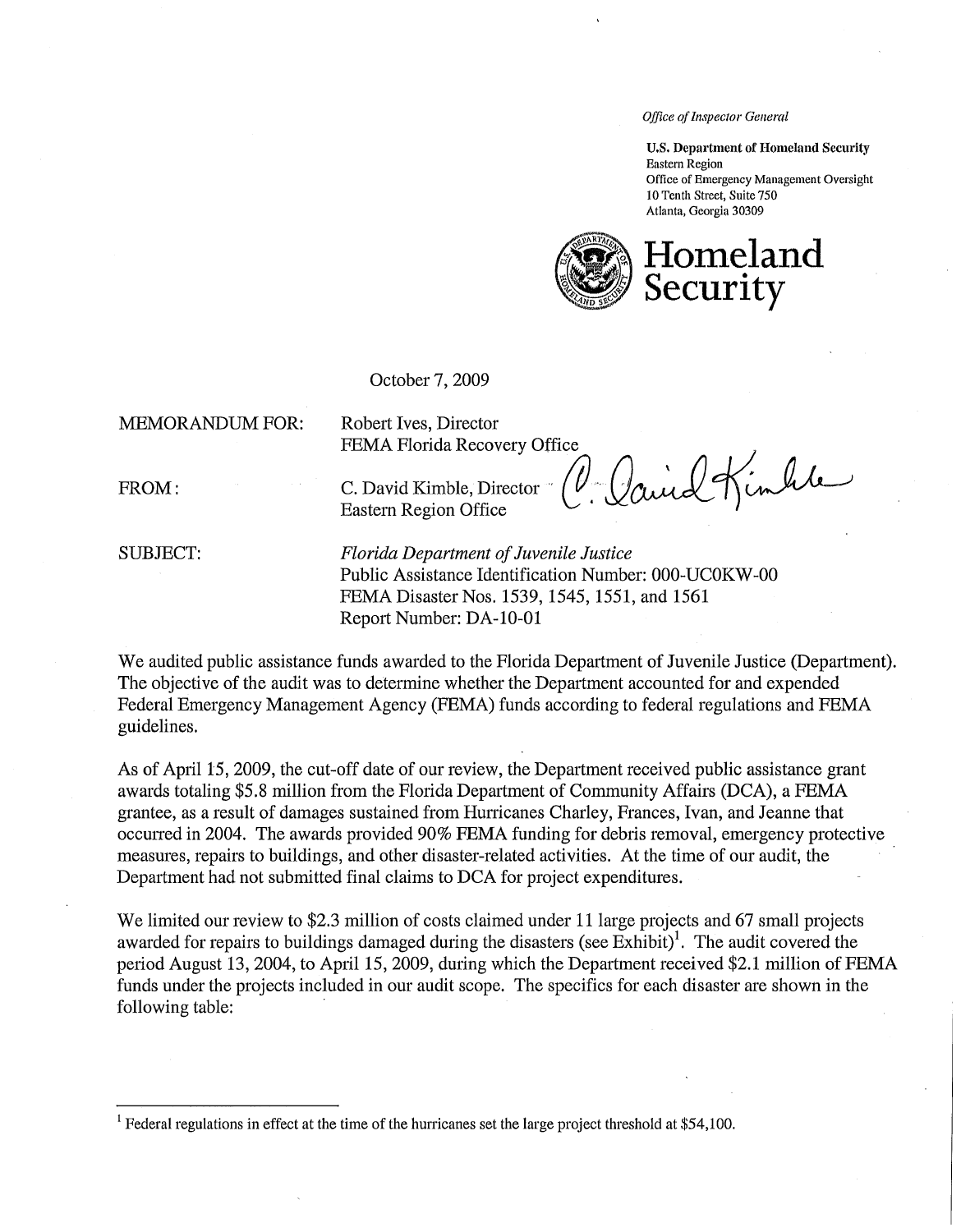| <b>Disaster</b>   | <b>Disaster</b><br>No. | Large<br><b>Projects</b><br><b>Audited</b> | <b>Small</b><br><b>Projects</b><br><b>Audited</b> | Amount<br>Awarded<br>(Millions) | <b>Federal Funds</b><br><b>Received</b><br>(Millions) |
|-------------------|------------------------|--------------------------------------------|---------------------------------------------------|---------------------------------|-------------------------------------------------------|
| Hurricane Charley | 1539                   |                                            |                                                   | \$0.3                           | \$0.25                                                |
| Hurricane Frances | 1545                   |                                            | 29                                                | \$1.5                           | \$1.37                                                |
| Hurricane Ivan    | 1551                   |                                            | 19                                                | \$0.4                           | \$0.37                                                |
| Hurricane Jeanne  | 1561                   |                                            |                                                   | \$0.08                          | \$0.07                                                |
| Total             |                        |                                            | 67                                                | \$2.28                          | \$2.06                                                |

We conducted this performance audit under the authority of the *Inspector General Act of 1978*, as amended, and according to the generally accepted government auditing standards. Those standards require that we plan and perform the audit to obtain sufficient, appropriate evidence to provide a reasonable basis for our findings and conclusions based on our audit objective. We believe that the evidence obtained provides a reasonable basis for our findings and conclusions based on our audit objective.

We reviewed the Department's disaster accounting system and contracting policies and procedures; selected judgmental samples of project expenditures (generally based on dollar value); interviewed Department, DCA, and FEMA personnel; reviewed applicable federal regulations and FEMA guidelines; and performed other procedures considered necessary under the circumstances. We did not assess the adequacy of the Department's internal controls applicable to its grant activities because it was not necessary to accomplish our audit objective. We did, however, gain an understanding of the Department's method of grant accounting and its policies and procedures for administrating the activities provided for under the FEMA awards.

#### **RESULTS OF AUDIT**

The Department claimed \$2,081,630 (FEMA share \$1,873,467) of repair costs to leased facilities damaged during the disasters. However, the Department was not legally responsible for such repairs. Federal regulation 44 CFR 206.223(a)(3) states that an item of work must be the legal responsibility of an eligible applicant to be eligible for financial assistance.

The Department operates as a privatized agency<sup>[2](#page-1-0)</sup> with many of its services and facilities contracted to various service providers. Pre-disaster contracts between the Department and the service providers included leases for 18 State-owned facilities. FEMA provided funding under the awards to cover disaster repairs to 13 of the 18 facilities under contract. According to *FEMA Public Assistance Policy Digest* (FEMA 321*,* October 2001, Page 76), when an applicant leases an owned facility to a tenant the lease should be examined to establish responsibility for disaster repairs. We examined provisions under the approved contracts for the 13 facilities and concluded that the service providers were responsible for losses and damages to the facilities, thus making the facilities ineligible for FEMA funding. Specifically, the contracts stated the following:

 $\overline{a}$ 

<span id="page-1-0"></span> $2$  Privatization is commonly defined as a process that is aimed at shifting functions and responsibilities, in whole or in part, from the government to the private sector through such activities as contracting for services. In recent years, the state of Florida has substantially increased its use of privatization to provide public services that are more efficient and cost effective.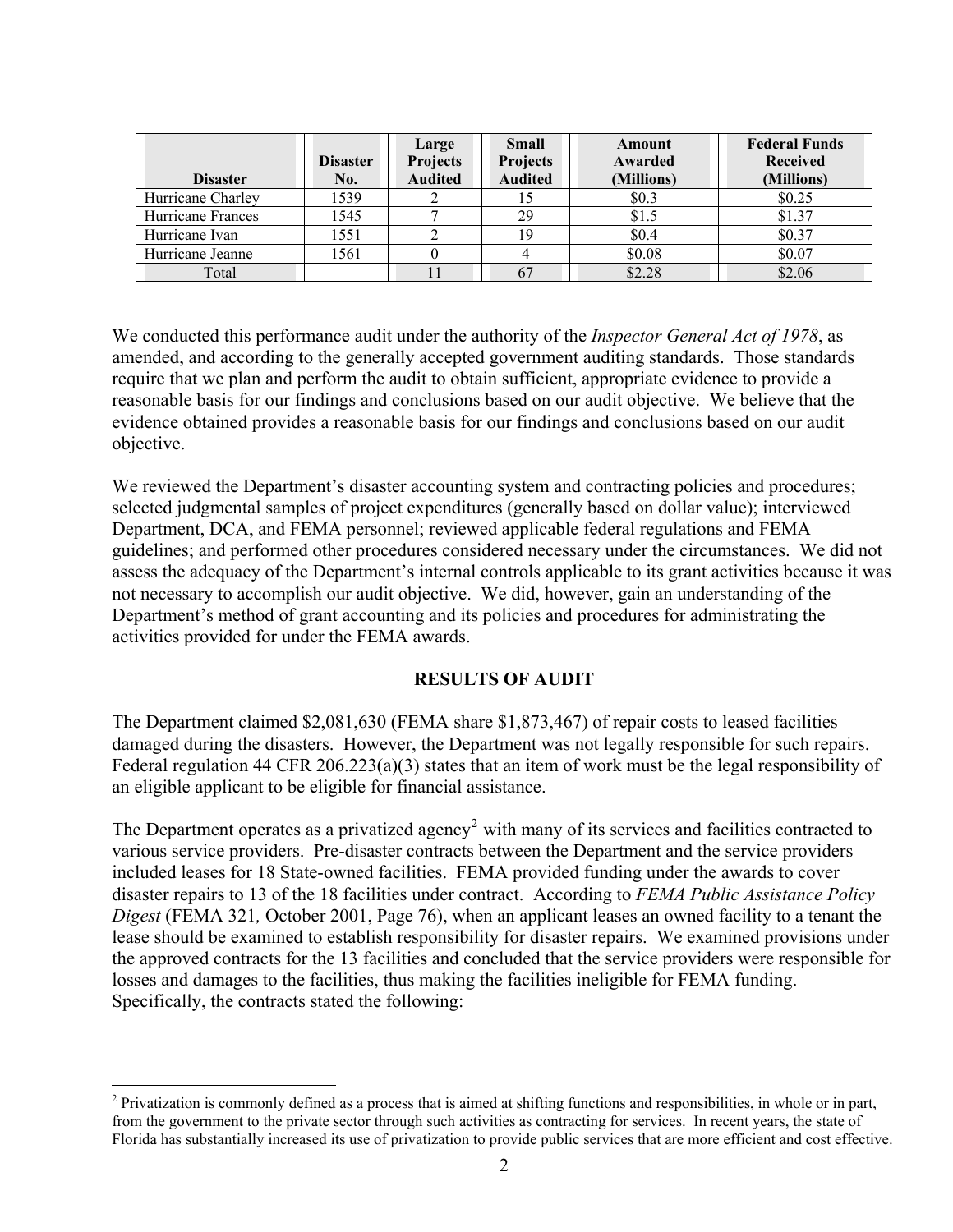- *in an amount equal to its full insurable replacement value. [3](#page-2-0)*  • The Providers must procure and maintain fire and extended coverage for all real *property, improvements, furnishings, and equipment thereon furnished by the Department*
- The Department shall be able to recover the required coverage amount of insurance *under said policy should the Provider not rebuild/repair any building which is required to be covered by this section which is completely or partially destroyed.*
- • *Upon possession of Department furnished property by the Provider, the Provider assumes the risk and responsibility for its loss and damage.*
- *Notwithstanding any other provision in this contract to the contrary, the Provider is liable for all consequential damages resulting from the Provider's failure to comply with the requirements of this contract to maintain and repair the facility, grounds, utilities and equipment owned by the Department.*

Therefore, we question the \$2,081,630 claimed for ineligible repairs to the leased facilities. The projects and related questioned costs are identified in the Exhibit.

## **RECOMMENDATION**

We recommend that the Director of the FEMA Florida Recovery Office, in coordination with the DCA, disallow the \$2,081,630 (FEMA share \$1,873,467) of questioned costs.

### **DISCUSSION WITH MANAGEMENT AND AUDIT FOLLOW-UP**

We discussed the audit results with Department, DCA, and FEMA officials on August 10, 2009. Department officials did not agree with our determination that the repairs were the legal responsibility of the providers. However, we disagree. The contracts specifically state that the providers are responsible for maintaining fire insurance and extended coverage on the leased facilities and, upon possession, assume the risk and responsibility for loss and damages to the facilities.

Please advise me by December 7, 2009, of actions taken or planned to implement our recommendation. Should you have questions concerning this report, please contact me at (404) 832-6702, or Modupe Akinsika, Audit Manager, at (404) 832-6704. Key contributors to this assignment were Modupe Akinsika, Mary Stoneham, and Cal Flowers.

cc: Regional Administrator, FEMA Region IV Audit Liaison, FEMA Region IV Audit Liaison, FEMA

1

<span id="page-2-0"></span> and includes, among other things, insurance against loss by perils of windstorm and hail.  $3$  An extended coverage endorsement is a common extension of property insurance beyond coverage for fire and lightning,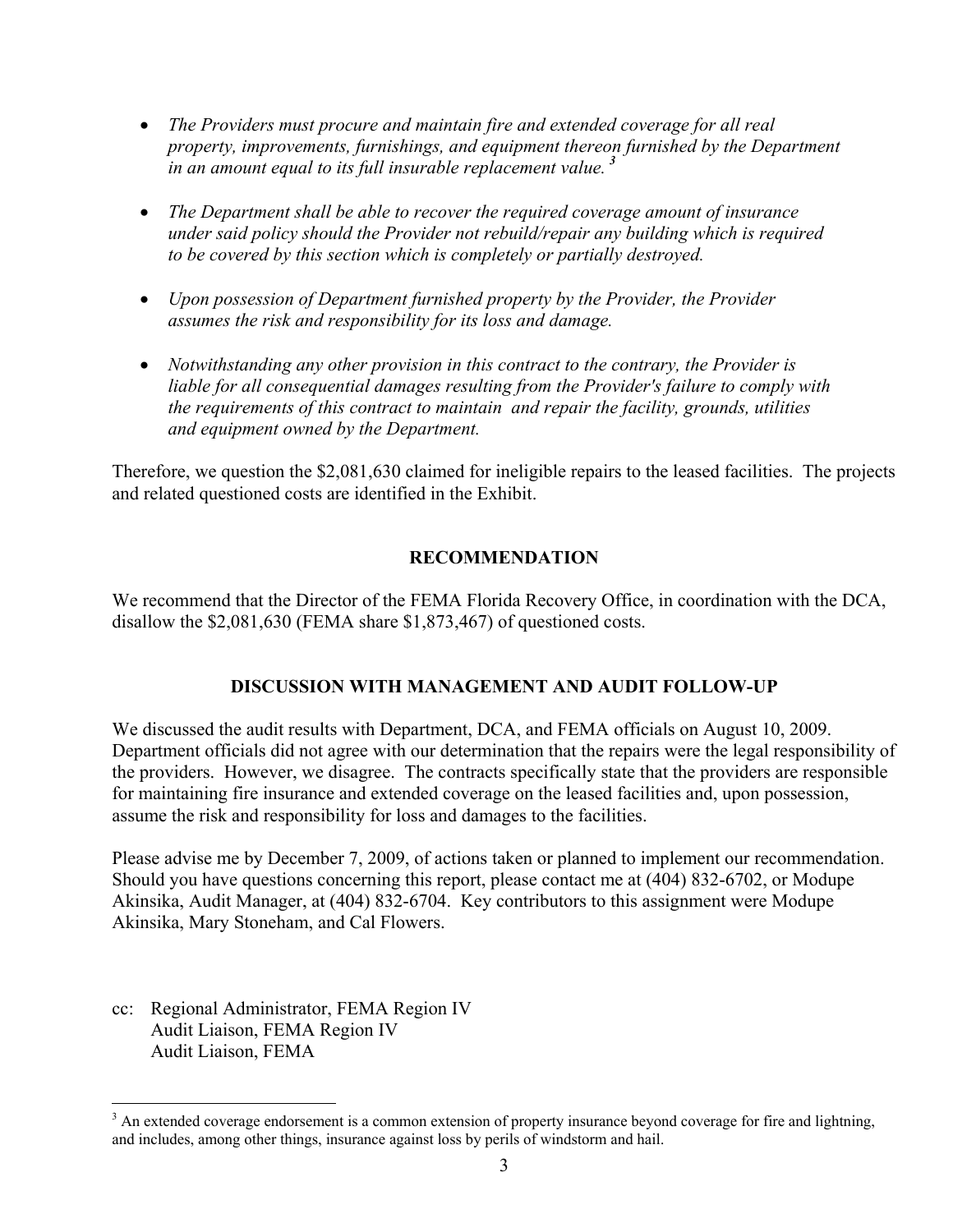## Exhibit

### Florida Department of Juvenile Justice FEMA Disaster Nos. 1539, 1545, 1551, and 1561-DR-FL Schedule of Amount Awarded and Questioned August 13, 2004 to April 15, 2009

| Turricune Charley - Disaster 1999-DR-PL |           |            |  |  |
|-----------------------------------------|-----------|------------|--|--|
| Project                                 | Amount    | Amount     |  |  |
| Number                                  | Awarded   | Questioned |  |  |
| 1800                                    | \$62,900  | \$62,900   |  |  |
| 2477                                    | 116,318   | 116,318    |  |  |
| 2519                                    | 3,444     | 3,444      |  |  |
| 2550                                    | 1,056     | 1,056      |  |  |
| 2552                                    | 23,600    | 23,600     |  |  |
| 2597                                    | 1,836     | 1,836      |  |  |
| 3147                                    | 1,020     | 1,020      |  |  |
| 3151                                    | 5,589     | 5,589      |  |  |
| 3152                                    | 1,050     | 1,050      |  |  |
| 3662                                    | 9,761     | 9,761      |  |  |
| 3665                                    | 2,009     | 2,009      |  |  |
| 3684                                    | 1,040     | 1,040      |  |  |
| 3693                                    | 9,880     | 9,880      |  |  |
| 3751                                    | 1,385     | 1,385      |  |  |
| 6950                                    | 2,995     | 2,995      |  |  |
| 6953                                    | 14,540    | 14,540     |  |  |
| 7117                                    | 20,133    | 20,133     |  |  |
| Sub-Total                               | \$278,556 | \$278,556  |  |  |

*Hurricane Charley - Disaster 1539-DR-FL*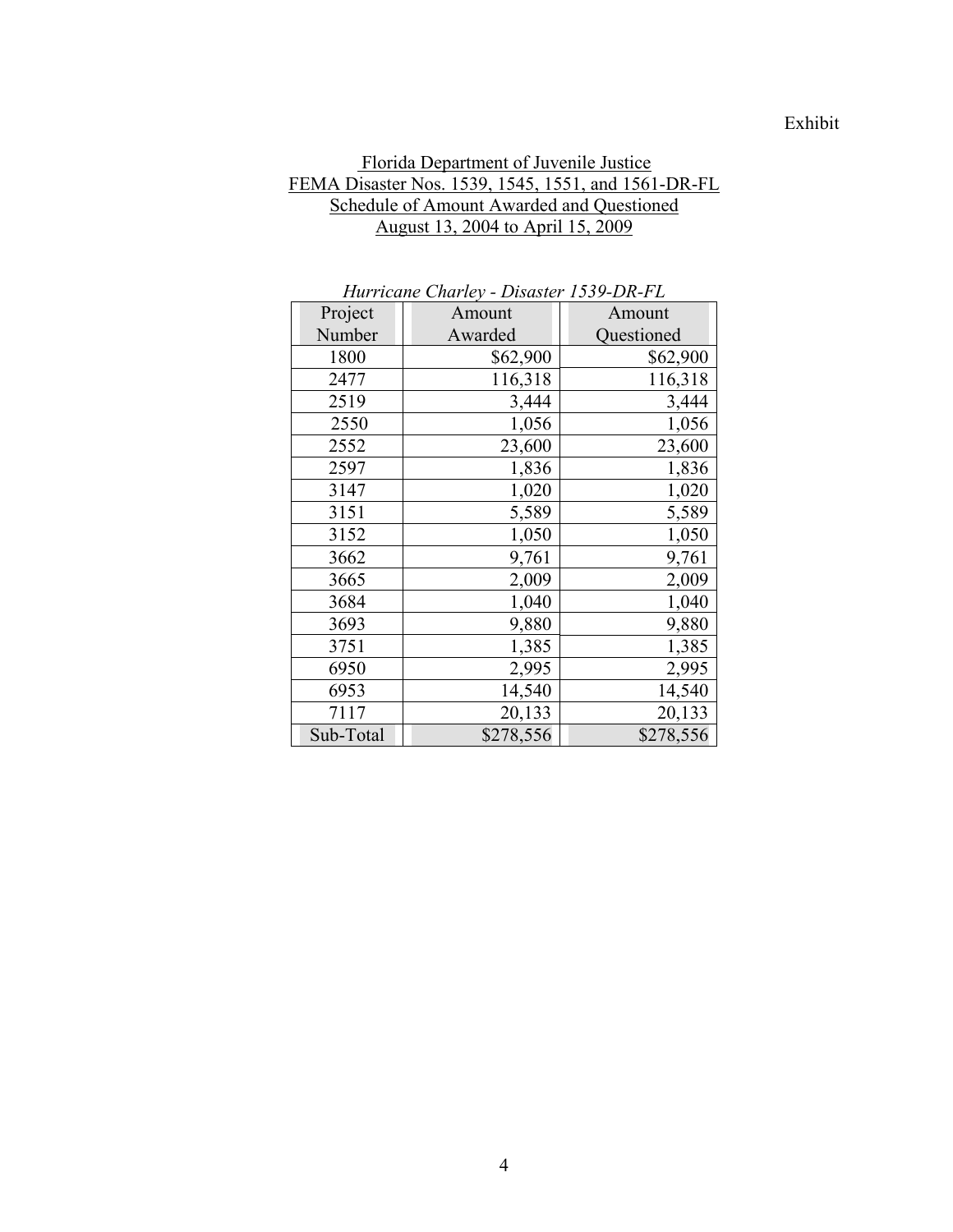# Exhibit (continued)

| Hurricane Frances-Disaster 1545-DR-FL |             |             |  |
|---------------------------------------|-------------|-------------|--|
| Project                               | Amount      | Amount      |  |
| Number                                | Awarded     | Questioned  |  |
| 6271                                  | \$107,567   | \$107,567   |  |
| 6287                                  | 3,331       | 3,331       |  |
| 6322                                  | 206,904     | 206,904     |  |
| 6361                                  | 9,899       | 9,899       |  |
| 6383                                  | 79,697      | 79,697      |  |
| 6407                                  | 108,617     | 108,617     |  |
| 6419                                  | 158,353     | 158,353     |  |
| 6420                                  | 12,064      | 12,064      |  |
| 6421                                  | 17,719      | 17,719      |  |
| 6422                                  | 41,441      | 41,441      |  |
| 6450                                  | 3,909       | 3,909       |  |
| 6546                                  | 3,131       | 3,131       |  |
| 6560                                  | 3,145       | 3,145       |  |
| 6561                                  | 2,705       | 2,705       |  |
| 6562                                  | 14,096      | 14,096      |  |
| 6563                                  | 3,585       | 3,585       |  |
| 6565                                  | 3,331       | 3,331       |  |
| 6566                                  | 5,844       | 5,844       |  |
| 6585                                  | 2,969       | 2,969       |  |
| 6586                                  | 17,009      | 17,009      |  |
| 6587                                  | 2,965       | 2,965       |  |
| 6589                                  | 2,348       | 2,348       |  |
| 6590                                  | 2,520       | 2,520       |  |
| 6591                                  | 1,192       | 1,192       |  |
| 6592                                  | 2,534       | 2,534       |  |
| 6890                                  | 3,466       | 3,466       |  |
| 7101                                  | 261,690     | 261,690     |  |
| 7722                                  | 16,197      | 16,197      |  |
| 7725                                  | 16,063      | 16,063      |  |
| 7813                                  | 242,982     | 242,982     |  |
| 7815                                  | 53,949      | 53,949      |  |
| 7816                                  | 41,601      | 41,601      |  |
| 8202                                  | 51,507      | 51,507      |  |
| 8614                                  | 1,350       | 1,350       |  |
| 8699                                  | 12,698      | 12,698      |  |
| 8702                                  | 10,693      | 10,693      |  |
| Sub-Total                             | \$1,529,071 | \$1,529,071 |  |